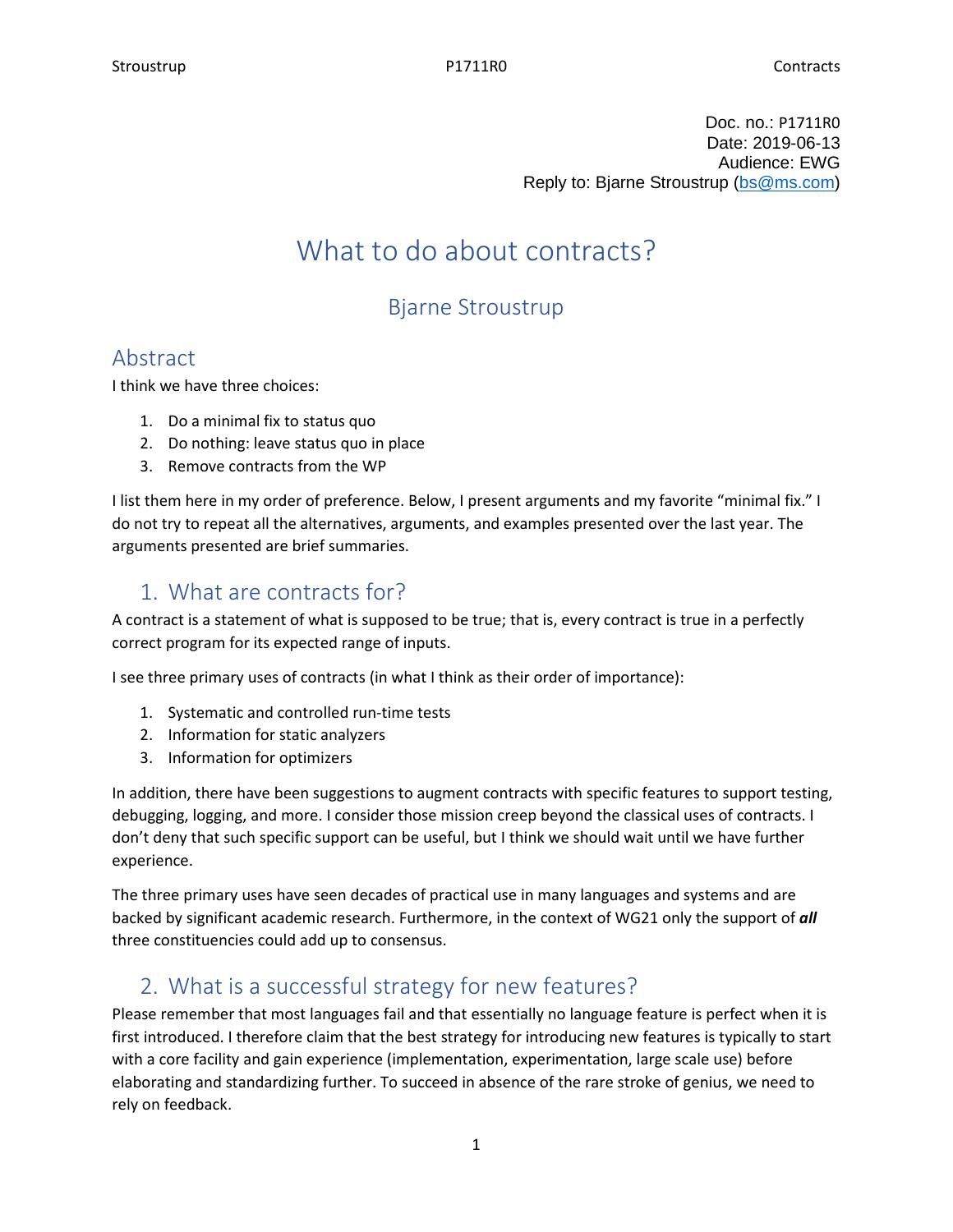This implies that it is important to start early and to start small. Examples:

- Constexpr
- Templates
- Lambdas
- concurrency facilities
- STL containers and algorithms

## 3. A few definitions

- Assumption allowing the compiler to consider a contract predicate true and make optimization decisions based on it.
- Continuation continue the execution of a program after returning from a violation handler.
- Axiom a predicate that can be taken to be true without proof. A set of axioms can be inconsistent (and ideally, we detect such inconsistencies). A successful run-time check is a proof.

## 4. The case for Status quo

We have status quo. Contracts are in the WP. If this is good enough as a base for further work, we can save ourselves a lot of work and potential controversy by not touching it. At this late stage even removing contracts or parts of contracts is work even if that removal (most unlikely) is uncontroversial.

Status quo is good enough to replace simple ad-hoc checks (e.g., **assert()** and the ugly contract macros in the C++ Core Guidelines) with something standard. It would also be a boost for the introduction of contracts into education (where non-standards features are often avoided).

In my opinion, assumption by default is a mistake. However, since checking and assuming are incompatible (once you have checked, you aren't assuming; instead, you know), I can suppress undesirable assumption by enabling checking. In particular, "default" checks are supposed to be affordable in most context. Those are likely to be the majority of contracts and the ones most likely to be erroneous and to catch user errors. Assuming "axioms" is IMO fine because they are not executable, too obscure to be of interest to optimizers, and/or too expensive to realistically check (even in "audit"), thus de facto assumed by the programmer anyway. That leaves "audit" checks and those are likely to be so costly that they are disabled in production code anyway; thus reflecting de facto assumptions after testing.

Note that axioms are essential for static analyzers.

Assumption is considered essential by some. I am not arguing against assumption for optimization, only that it should not be the default.

I have come to dislike continuation. It's a major complicating factor and most unusual in contract systems outside the WG21 proposal. I accepted the logic for it and thought there was ample empirical evidence. In status quo, I can avoid problems by simply not enabling it. Also, there are people who consider the global continuation switch that is part of status quo useful for introduction of new contracts into a large code base.

Compiler/build options are likely to be designed to support the more useful aspects of status quo. It is likely that compilers will supply a way to suppress assumption.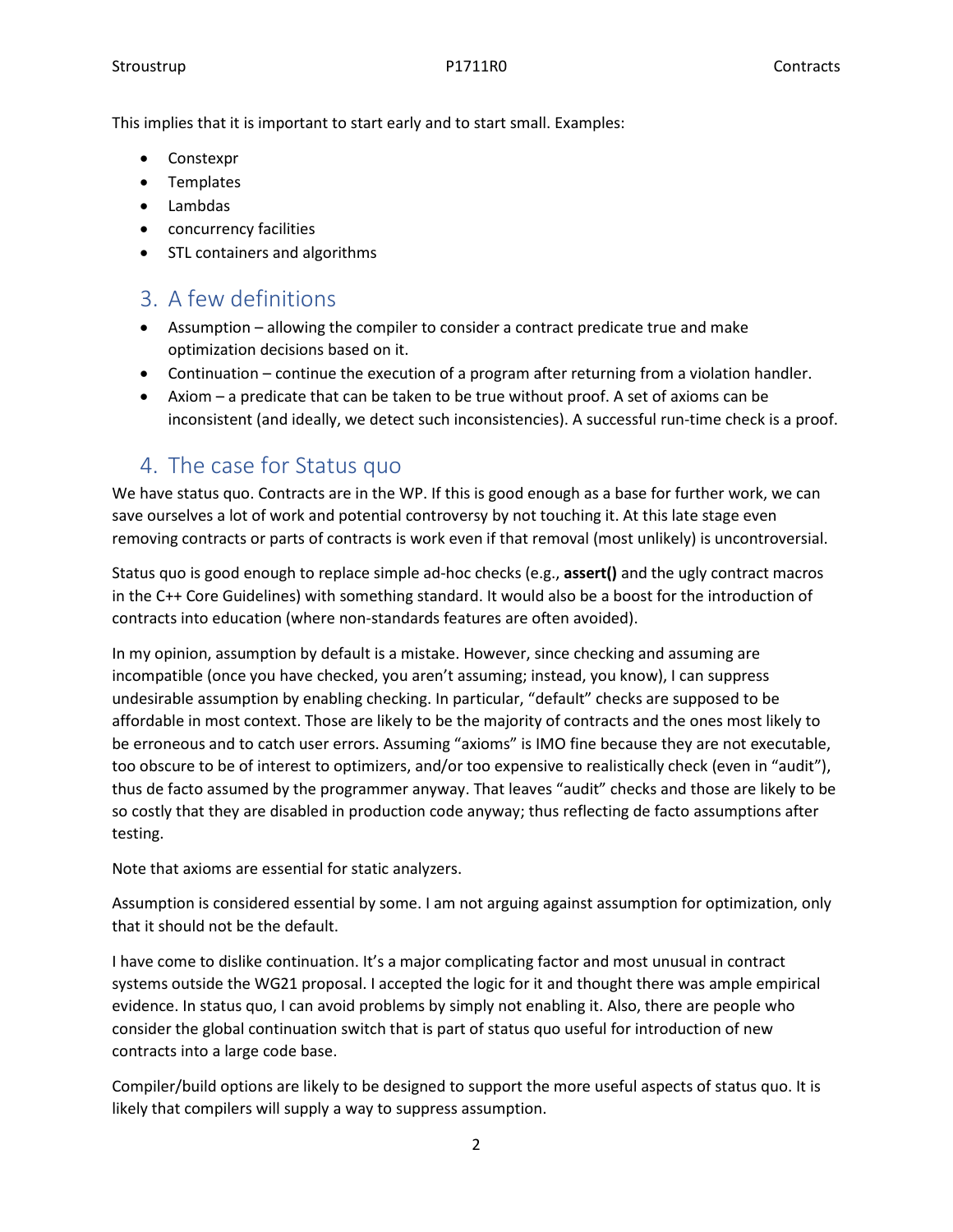There is an implementation of status quo.

### Why *not* status quo?

- The use is too dependent on options
- The default to assume is too dangerous
- There is no guaranteed way to turn off assumption from axioms
- The implementation of continuation is tricky
- Continuation easily surprises programmers

## 5. The case for removal of contracts

For removal

- The contract system obviously isn't perfect.
- Many people want a rather large variety of incompatible extensions.
- Nothing we do now can please everybody.
- If we don't have contracts, we can't get them wrong.

### Why *not* remove contracts?

- Removal without replacement deprives us of the benefits (incl. user experience) obtainable from status quo.
- Removal is work.
- Removal brings us back to square one with all the suggested diverse approaches we have seen over the last year re-emerging (syntax, semantics, language level, fundamental approaches, scope of features, build options, and terminology). Given the somewhat inflamed discussions, this could burn up a lot of time.
- Status quo represents a set of tradeoffs among the concerns of people involved; starting from scratch, we'd have to balance a new set of concerns.
- If removed, the correct approach afterwards would be to agree to a minimal facility for C++23 and then expand it for C++26. Basically, we are likely to be discussing ultimate scope of contracts and the meaning of minimalism in 2022 just as we are in 2019.
- This "C++23 minimal facility", achieved after much work and likely controversy, will almost certainly contain a nucleus similar to status quo that will be similar to core facilities from other languages and strongly resemble the suggested "minimal alternative" below.
- Without status quo or a minimal fix, we are stuck with simple ad-hoc checks (e.g., **assert()** and the ugly contract macros in the C++ Core Guidelines). It would remain difficult to introduce contracts into education (where non-standards features are often avoided) and different groups will (as ever) use incompatible schemes.

## 6. A minimal alternative

Several "minimal alternatives" to status quo have been offered (and a few not so minimal ones). Having looked at all the WG21 papers, talked with people, and read hundreds of reflector messages, I conclude that none were quite minimal enough and/or failed to offer something deemed essential by one or more of the three key constituencies.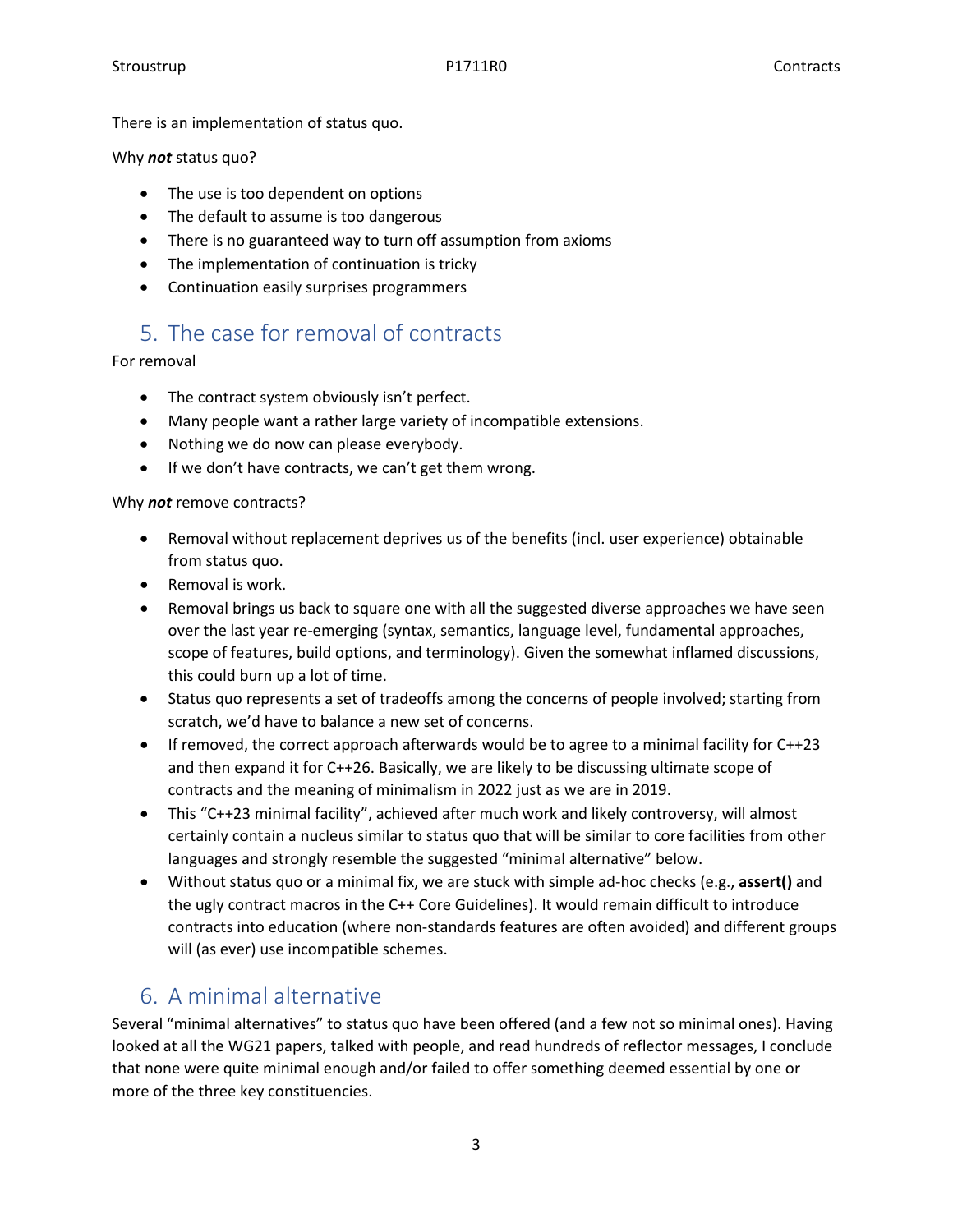"Minimal alternatives" (published and privately discussed) have tended to remove parts of status quo and then add a few novel features. I think the "add a few novel features" is untenable given the state of discussions and the time pressure. Late novel features are always suspect and likely to be opposed by some – if for no other reason than just because they are late and novel.

Here, I will discuss two interpretations of "minimal":

- Minimal change to status quo:
	- o No contract is assumed by default, but there is a compile/build option to enable assumption.
- Minimal facility:
	- o No contract is assumed by default, but there is a compile/build option to enable assumption.
	- o no continuation.

Rationale that apply to both "minimal alternatives":

- Static analysis can use contracts in any way it likes. It does not directly affect run-time.
- Like for status quo, we need something to replace simple ad-hoc checks (e.g., **assert()** and the ugly contract macros in the C++ Core Guidelines) with something standard. It would also be a boost for the introduction of contracts into education (where non-standards features are often avoided).
- Either alternative would allow simple use and would give us experience that might be useful for more elaborate contract support.
- A minimal alternative would be a base for further work, thus saving us from redesigning and renegotiating contracts from scratch.
- The are some concerns that not being able to turn off assumption from axioms will lead to disuse or misuse of axioms. I don't share that concern, but the alternatives both avoids that problem.

### 6.1. Minimal change

A common reason to write a contract (arguably the most common reason) is to be able to check that an assumption holds and terminate if it does not. We often write such contracts because we suspect that there might be bugs somewhere so that they don't hold. Consequently, we should suspect that unchecked contracts can be violated and not by default assume based on them:

• No contract is assumed by default, but there is a compile/build option to enable assumption.

Brief rationale:

- Optimization based on assumption can be significant in some programs.
- There are programs that are so well tested that it is worthwhile to assume that the contracts are correct so we can let the optimizer do its best based on them without checking. Thus, avoiding assumption by default is good, but an option that allows assumption also makes sense.
- For optimization, we need a switch to enable assumption for unchecked contracts. We could consider a finer grain of control that just on/off, but *all* contract predicates are supposed to be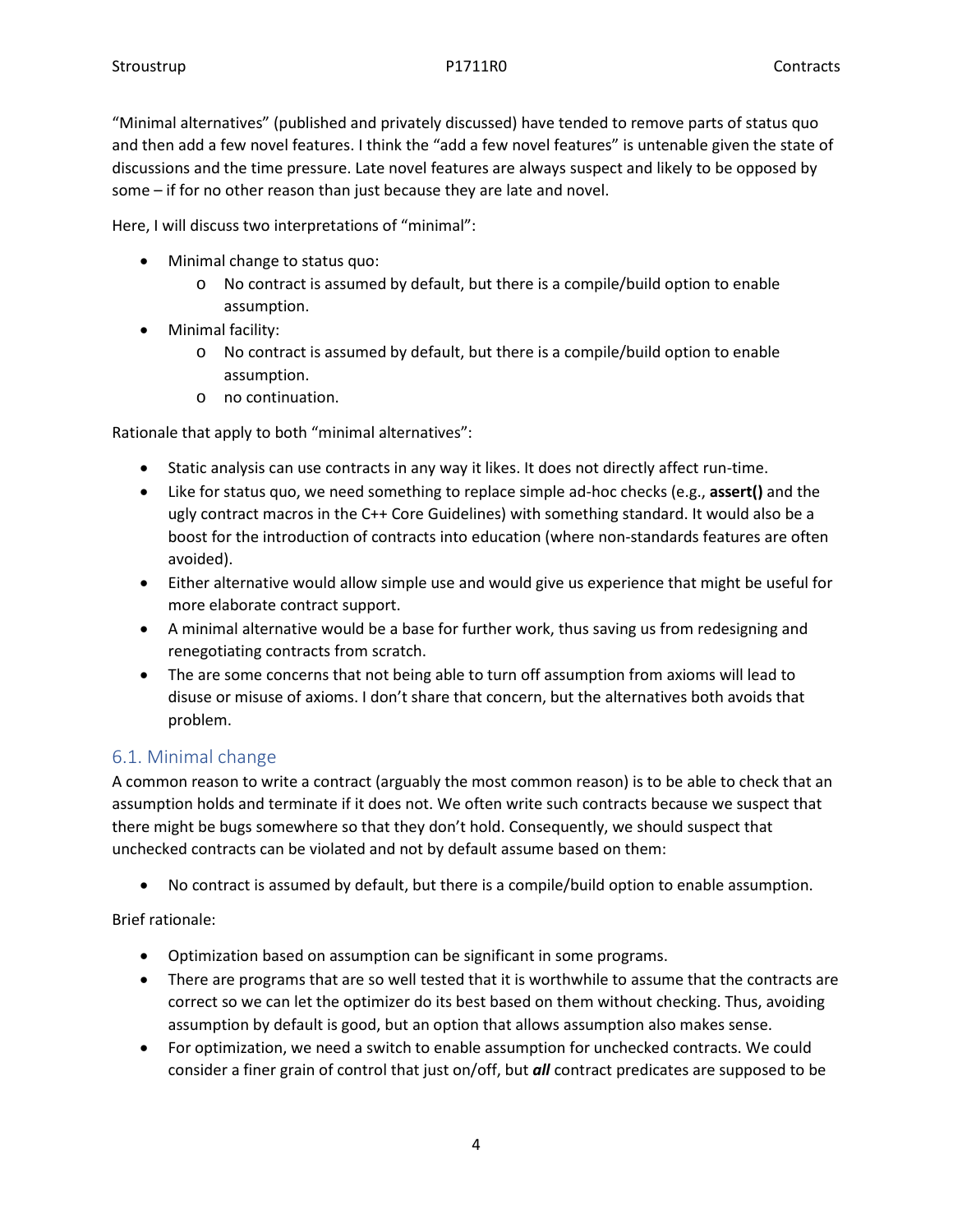true and only axioms can't be checked. If you don't trust your contracts, check them. Don't use axioms for contracts you don't trust.

• The assumption switch is in the nature of an optimization option and does not affect source code.

Why *not* this minimal alternative?

- It is work (if we go in this direction, we need a pruned wording ASAP).
- It doesn't add new features to address the many suggested changes to status quo.
- Discussing it will re-open old discussions/wounds.

### 6.2. Minimal feature

A common reason to write a contract (arguably the most common reason) is to make sure that a program does not proceed if it violates an assumption. Thus, we can have an even more minimal feature that the one from "minimal change"

- No contract is assumed by default, but there is a compile/build option to enable assumption.
- no continuation.

### Brief rationale:

- Programmers must consider how to deal with the possibility of a violation handler changing the program state.
- Programmers must consider how to deal with the possibility of new code may be added (making new violations possible) and continuation enabled for a build after completing testing their code.
- Without the possibility of "continuation", we know that statements following a contract enabled for run-time checking will not be executed if the contract predicate fails. That's familiar and useful information.
- With continuation two different object files must be generated (because optimization can differ dependent on whether continuation is possible or not, e.g., if we cannot continue after violation, we know that the contract holds after the check).
- Many (all?) of the suggested improvements to continuation involve forms of selective continuation controlled by code annotations. A global annotation may turn out to be a temporary measure; we should not put temporary measures into an IS.
- The many suggested improvements beyond the classical contracts related to continuation is a sign of immaturity of the continuation option.

Why *not* this minimal alternative?

- It is work (if we go in this direction, we need a pruned wording ASAP).
- Removing continuation is too major a change (relative to the WP status quo).
- It doesn't add new features to address the many suggested improvements of status quo.
- Discussing it will re-open old discussions/wounds.

## 7. Conclusion

Adopt one of the "minimal alternatives." I prefer the "minimal feature" ("assumption switch" plus "no continuation).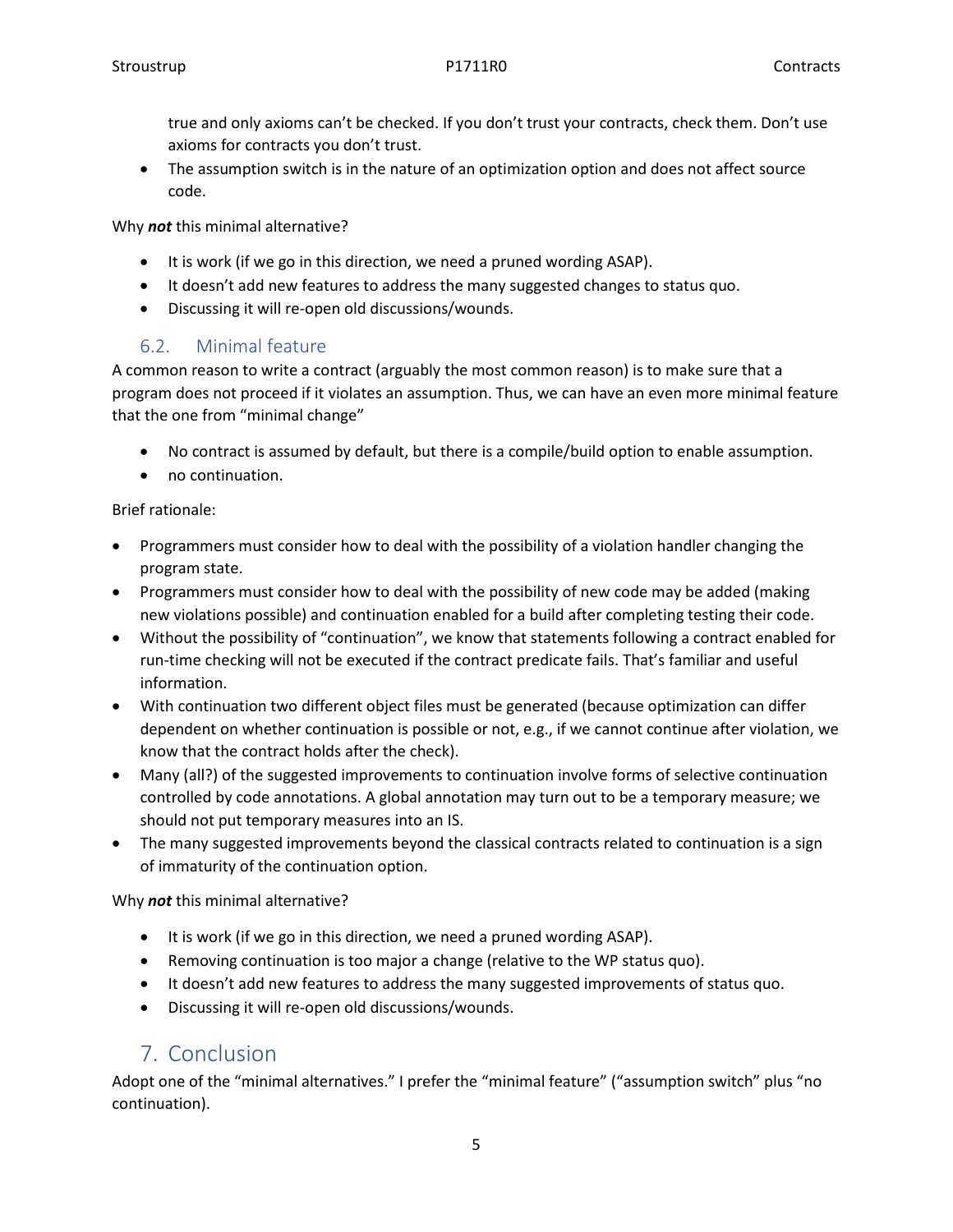If not, do nothing (aka stick to status quo).

## 8. Suggested wording changes

Ville Voutilainen helped me with the wording and the "minimal change" wording is intended to be identical to his P1710.

### 8.1. Minimal change (add assumptions mode)

In [basic.def.odr]/12.6, modify as follows:

if D invokes a function with a precondition, or is a function that contains an assertion or has a contract condition (9.11.4), it is implementation-defined under which conditions all definitions of D shall be translated using the same build level and violation continuation mode and contract assumption mode; and

### In [dcl.attr.contract.check]/3, modify as follows:

```
The translation of a program consisting of translation
units where the build level, continuation mode,
and contract assumption mode \frac{1}{18} are not the same
in all translation units is conditionally-supported.
```
In [dcl.attr.contract.check]/4, modify as follows:

A translation may be performed with one of the following *contract assumption modes*: off or on. If no contract assumption mode is explicitly selected, the default contract assumption mode is off. During constant expression evaluation (7.7), only predicates of checked contracts are evaluated. In other contexts, it is unspecified whether the predicate for a contract that is not checked under the current build level is evaluated; if the predicate of such a contract would evaluate to false and contract assumption mode is on, the behavior is undefined.

### 8.2. Minimal feature (add assumption mode and remove continuation mode)

### In [basic.def.odr]/12.6, modify as follows:

if D invokes a function with a precondition, or is a function that contains an assertion or has a contract condition (9.11.4), it is implementation-defined under which conditions all definitions of D shall be translated using the same build level and violation continuation mode and contract assumption mode; and

In [dcl.attr.contract.check]/3, modify as follows: